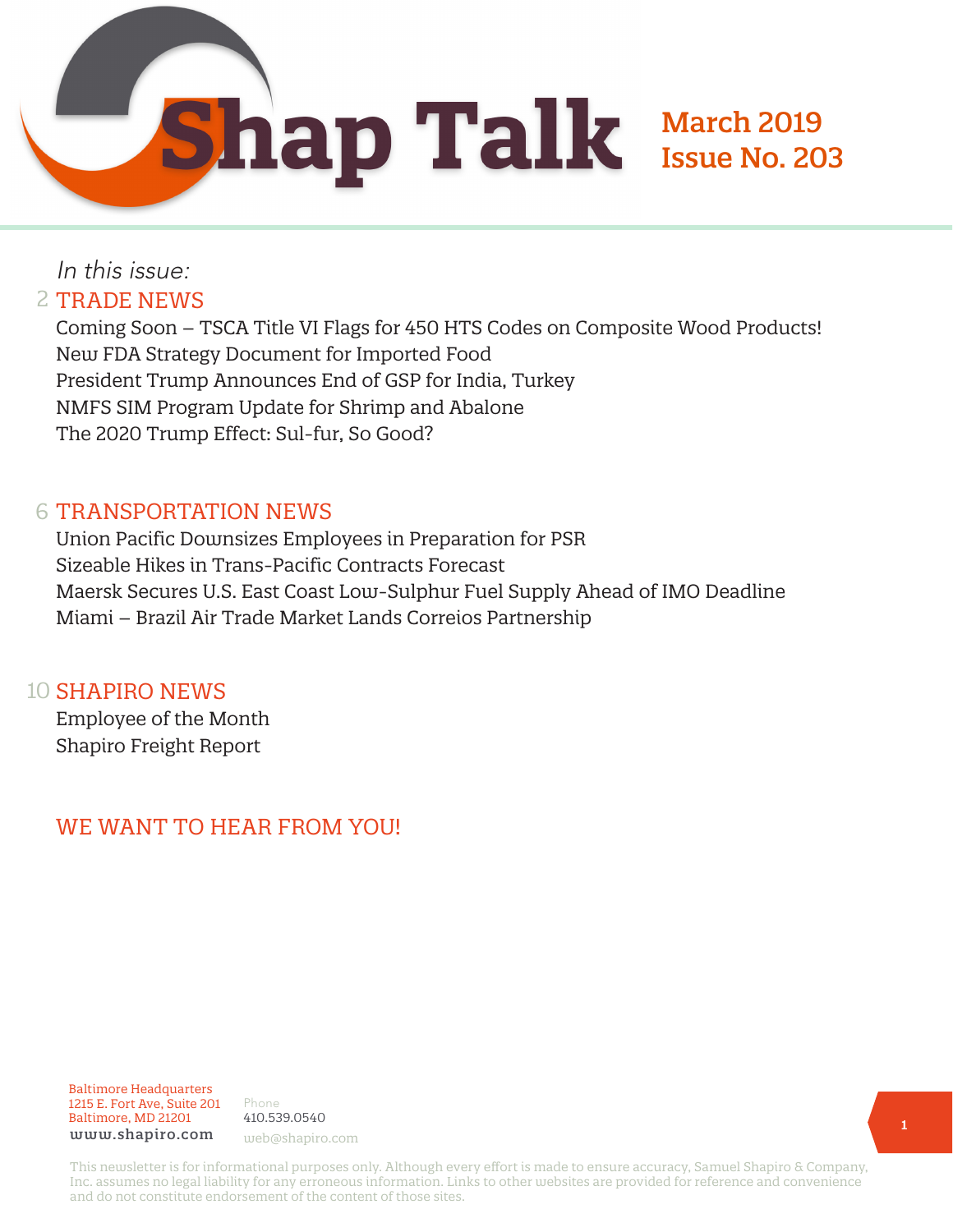

# **TRADE NEWS:**

# Coming Soon – TSCA Title VI Flags for 450 HTS Codes on Composite Wood Products!

There are approximately 450 additional Harmonized Tariff Schedule (HTS) codes for composite wood products that will be flagged for [TSCA Title VI requirements beginning](https://www.shapiro.com/alerts/importers-of-composite-wood-products-here-are-some-answers-to-your-frequently-asked-questions/) **March 22,2019**.

While a full list has yet to be published, here are the HTS chapters that are going to be affected:

| <b>HTS Code</b>   | <b>Product Description</b>                                                                                                                                                                                                                            |  |  |
|-------------------|-------------------------------------------------------------------------------------------------------------------------------------------------------------------------------------------------------------------------------------------------------|--|--|
| <b>Chapter 44</b> | Wood and articles of wood; wood charcoal                                                                                                                                                                                                              |  |  |
| <b>Chapter 85</b> | Electrical machinery and equipment and parts thereof; sound re-<br>corders and reproducers, television image and sound recorders and<br>reproducers, and parts and accessories of such articles                                                       |  |  |
| <b>Chapter 87</b> | Vehicles other than railway or tramway rolling stock, and parts and<br>accessories thereof                                                                                                                                                            |  |  |
| <b>Chapter 92</b> | Musical instruments; parts and accessories of such articles                                                                                                                                                                                           |  |  |
| <b>Chapter 94</b> | Furniture; bedding, mattresses, mattress supports, cushions and<br>similar stuffed furnishings; lamps and lighting fittings, not elsewhere<br>specified or included; illuminated sign illuminated nameplates and the<br>like; prefabricated buildings |  |  |
| <b>Chapter 95</b> | Toys, games and sports requisites; parts and accessories thereof                                                                                                                                                                                      |  |  |

Note: The written description of the TSCA Title VI formaldehyde emissions standards is dispositive over the HTS flags. Those who sell, supply, offer for sale, manufacture, or import products that contain regulated composite wood, whether in the form of a panel, component parts or finished goods, still need to comply with all the regulations (regardless if the HTS is flagged or not).

How do I know if the composite wood products, or finished goods comprised of composite wood, that I am purchasing comply with the regulation?

The regulations require composite wood products (in the panel form) to be tested and certified by an EPArecognized Third-Party Certifier (TPC) and [labeled accordingly.](https://www.shapiro.com/newsletters/january-2019-issue-201/#st-2)

Panel producers and fabricators are responsible for the labeling process, regardless of whether the products are separated or bundled, as they are the party who buys the panel or component in order to create finished products.

Though importers, distributors and retailers are not required to label products, they must keep the labels intact on individually-labeled panels or finished goods purchased for further resale. If you purchase panels or finished goods that have been labeled by bundle (or by box in case of finished goods), you must retain a copy, be prepared to identify the products associated with it, and make the information on the label available upon request.

Baltimore Headquarters Baltimore Headquarters 1215 E. Fort Ave, Suite 201 www.shapiro.com <sub>web@shapiro.com</sub> Baltimore, MD 21201

Phone Phone rnone<br>410.539.0540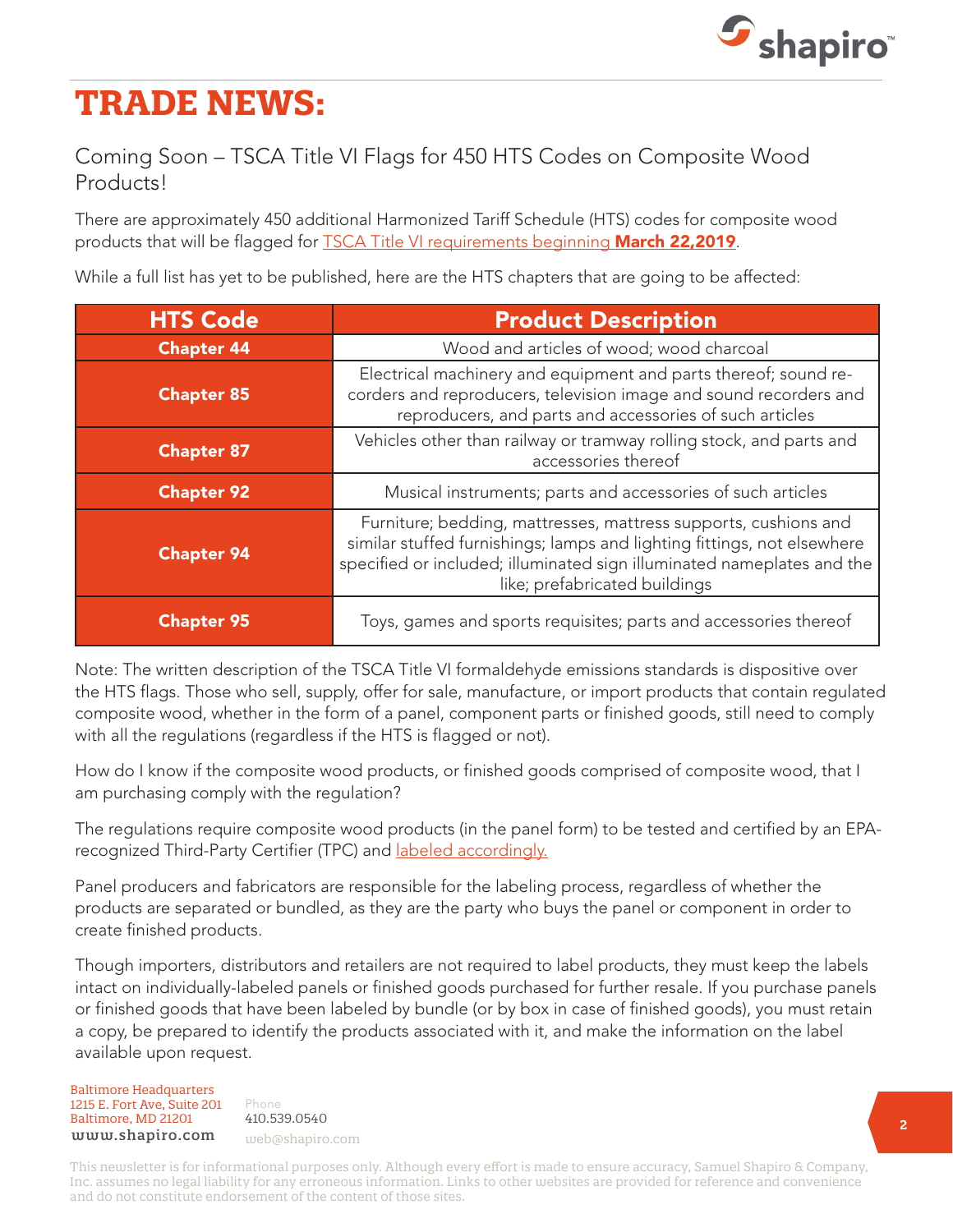

Therefore, make sure you are on the lookout for proper labeling and only purchase compliant composite wood products.

If you are buying composite wood panels, the label should contain:

- Panel producer name (or number)
- Lot number
- Identification number of the EPA third-party certifier (TPC)
- Statement that the products are TSCA Title VI certified

If you are buying component parts or finished goods, the label must contain:

- Fabricator's name (company who produced the finished goods)
- Date of production (month/year format)
- Statement that the good is compliant with TSCA Title VI

For questions on how the regulations may apply to you, please e-mail: [compliance@shapiro.com](mailto:compliance%40shapiro.com?subject=).





# New FDA Strategy Document for Imported Food

The Food and Drug Administration (FDA) is adopting a new strategy aimed at improving compliance of imported food, which will include the following initiatives:

- Prevention of food safety problems in the foreign supply chain.
- Detection and refusal of unsafe foods at the border.
- Rapid response and progress measurement on efficiency improvements.

### FSVP Enforcements

One large component of the new strategy is enforcing **FSVP** requirements on importers. The strategy document says the FDA will prevent noncompliance through strategic enforcement of the FSVP program and supply chain control requirements. Import screening will be used to prevent entry of food shipments by importers with [inadequate FSVP programs.](https://www.shapiro.com/blog/importer-clarity-for-fdas-fsvp-program/)

A recently retired FDA import official has informed us that the FDA may begin issuing importer alerts and warning letters for FSVP violations as early as this year.

Baltimore Headquarters Baltimore Headquarters<br>1215 E. F 1215 E. Fort Ave, Suite 201 www.shapiro.com <sub>web@shapiro.com</sub> Baltimore, MD 21201

Phone Phone rnone<br>410.539.0540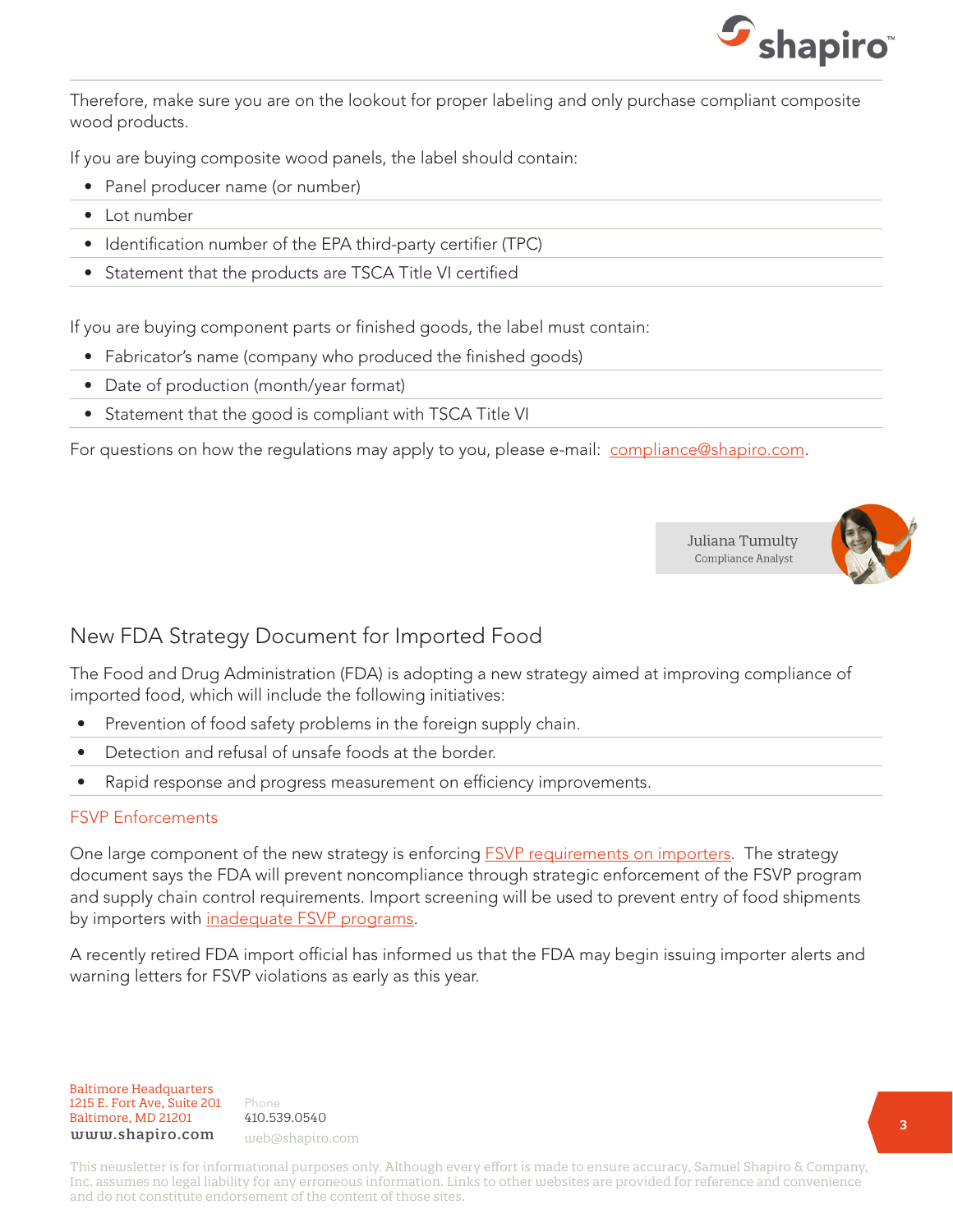

### Efficiency Improvements

Another component of the strategy document revolves around the FDA striving to improve the efficiency of its import sampling and testing, so as to target higher risk products. Sampling and testing are laborintensive and costly to the industry, as well as the FDA. Focusing efforts on higher risk products allows for the regular monitoring of import products, enables the collection of data that informs oversight activities and aids with the verification of other related programs.

### Performance Measures

To check its progress, the FDA will refine its measure of import safety and compliance. The FDA will assess their performance of imported food safety activities and take added steps to improve their performance. The development of performance measures and outcome indicators for imported food safety are already in the works.

The FDA intends to publish these measures and non-confidential data about imported food, foreign suppliers and other importers when it becomes available.

Please reach out to us at [compliance@shapiro.com](mailto:compliance%40shapiro.com?subject=) if you are a food importer in need of additional FSVP guidance.

> **Billie Graves** Import Ambassador



# President Trump Announces End of GSP for India, Turkey

On Monday, March 4th, 2019, [President Trump announced](https://www.shapiro.com/alerts/president-trump-announces-end-of-gsp-for-india-turkey/) that India and Turkey's Generalized System of Preferences (GSP) status would be revoked.

The decision threatens the GSP duty-free entry status of nearly \$5.6 billion Indian goods. In a letter addressed to Congress, Trump explained that he is "taking this step because, after intensive engagement between the United States and the Government of India, I have determined that India has not assured the United States that it will provide equitable and reasonable access to the markets of India."

Trump's statements come on the heels of a 2018 USTR investigation into the trade and fairness practices of several GSP eligible governments, following various complaints from the U.S. dairy and medical sectors which claimed that the program yielded unfavorable and unfair market barriers in India.

A separate letter to Congress revealed an end to Turkey's GSP status as well. Turkey's GSP status is being revoked as it no longer meets the criteria to be considered a developing country.

The GSP program was founded in 1976, and [has experienced several expirations throughout](https://www.shapiro.com/alerts/countdown-to-gsp-expiring/) its lifecycle. Neither India nor Turkey will lose their GSP status until 60 days after the White House issues an official notice to Congress and the Indian and Turkish governments.



Baltimore Headquarters Baltimore Headquarters 1215 E. Fort Ave, Suite 201 1215 E. Fort Ave, Suite 201 Baltimore, MD 21201 Baltimore, MD 21201 www.shapiro.com

Phone Phone 410.539.0540 web@shapiro.com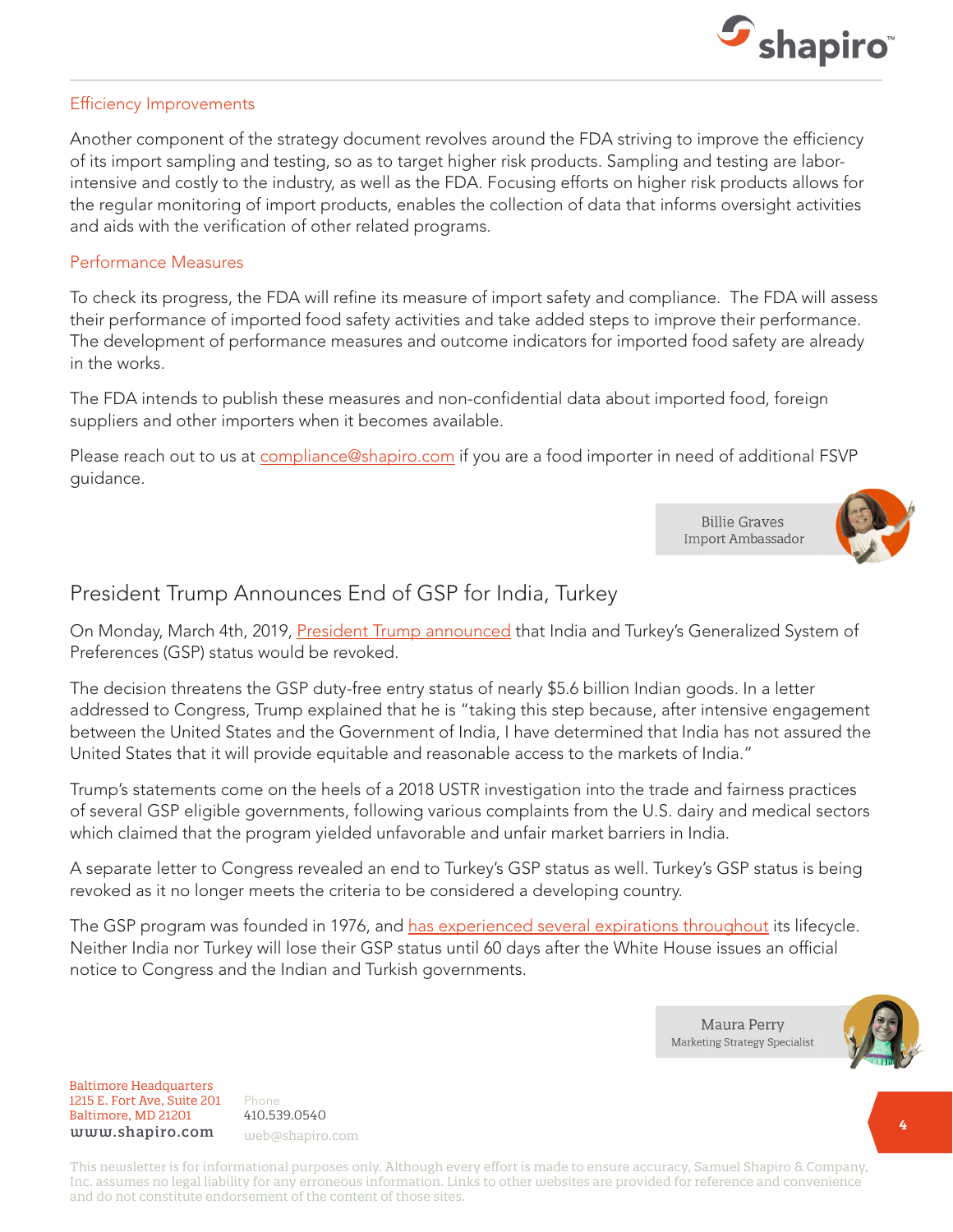

# NMFS SIM Program Update for Shrimp and Abalone

The National Marine Fisheries Service (NMFS) has extended the "Informed Compliance" period [until](https://www.shapiro.com/alerts/seafood-import-monitoring-program-simp-compliance-period-to-terminate-on-april-1-2019/)  [April 1, 2019](https://www.shapiro.com/alerts/seafood-import-monitoring-program-simp-compliance-period-to-terminate-on-april-1-2019/). The rule previously ordered the addition of shrimp and abalone to the SIM Program as of December 31, 2018. Entry filings for shrimp and abalone will be required to submit Seafood Import Monitoring (SIM) data on April 1, 2019.

NMFS determined the extension was warranted due to their inability to conduct outreach in early 2019. The extension will provide them with a much-needed opportunity to engage with brokers and importers.

> **Billie Graves** Import Ambassador



# IMO 2020 Low Sulfur Mandate: Sul-fur, So Good?

As of late, many of us have been plagued with the details of the environmental and public health benefits expected to accompany the *IMO's low sulfur fuel mandate*, set to begin next year. We've also heard the various complaints filed by carriers and shippers as they anticipate higher costs and slower transits. What many have yet to consider is how the new regulation will affect other industries on a greater scale.

The focus is shifting from a singular perspective (i.e. "how will this affect me?") to one of plurality – "how will this affect us?"

### Rise in diesel, gasoline, jet fuel & home heating oil

The race to acquire low sulfur fuel will surely shift capacity loads at oil refineries, as they move away from storing other types of fuel commonly used to heat homes during winter months. States like Pennsylvania, that have historically been conservative and require heat during the winter months, will feel the impact on their wallets come next winter's heating bills. Shifting production could also result in higher fuel prices for truckers, creating yet another vulnerability in supply chain related price hikes.

Despite attempts from the U.S. and other IMO members to delay commencement, the IMO is deadest on its January 1, 2020 regulation deadline. The new regulation could heavily influence the outcome of the 2020 Presidential Election as fuel prices fluctuate due to the necessary rebalance in production.

Though the Trump administration remains relatively mum about any plans to curtail oil price hikes, their tactics are likely to change as we edge closer to the 2020 calendar year. Regardless, the effects of the new IMO low sulfur cap extend well beyond the playing field of international shipping and logistics, though shippers are likely to be the first to feel the effects.



Baltimore Headquarters Baltimore Headquarters 1215 E. Fort Ave, Suite 201 www.shapiro.com <sub>web@shapiro.com</sub> Baltimore, MD 21201

Phone Phone rnone<br>410.539.0540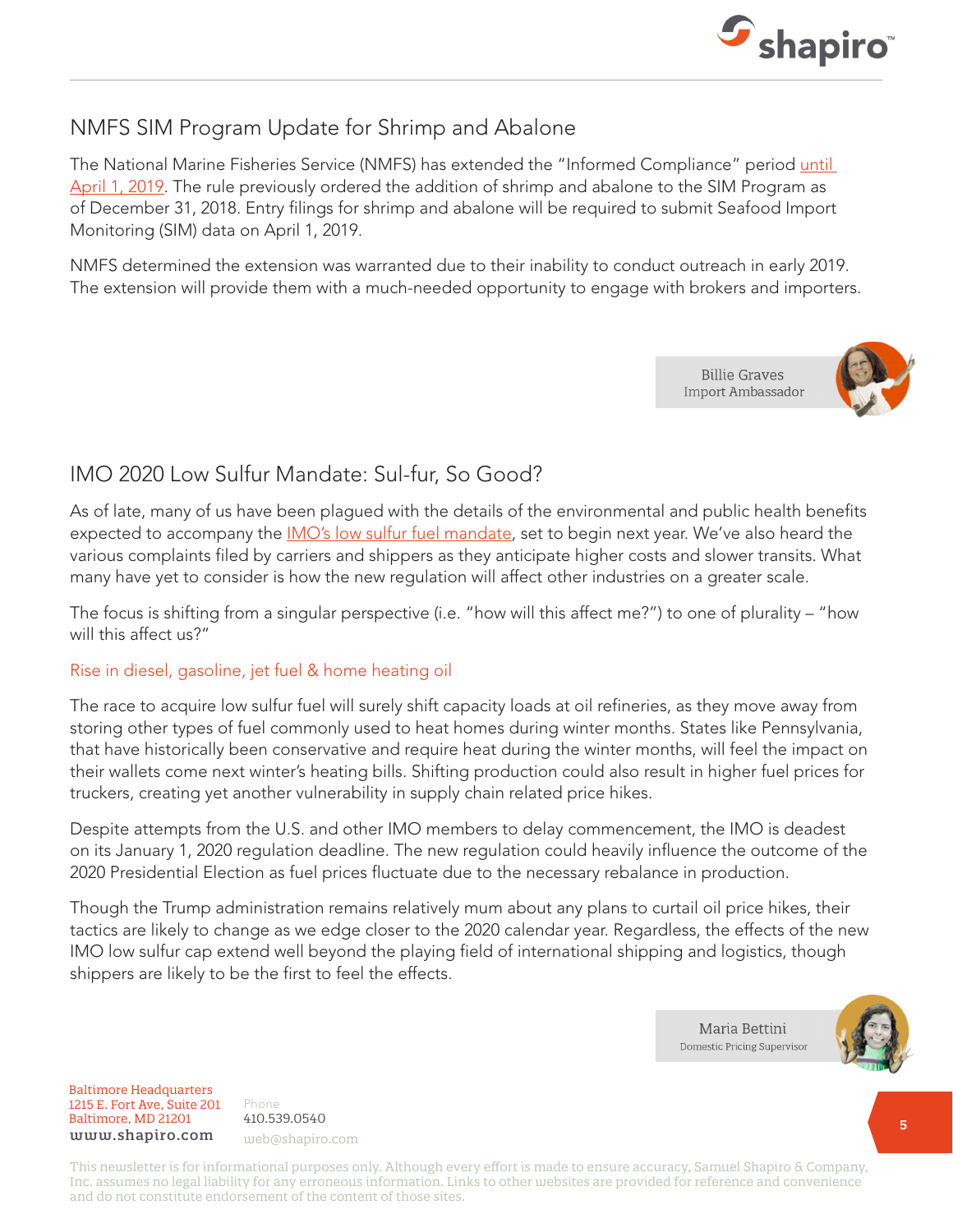

# **TRANSPORTATION NEWS**

# Union Pacific Downsizes Employees in Preparation for PSR

Union Pacific (UP) railroad recently unveiled its impending downsizing strategy, joining industry competitors CSX, Norfolk Southern, and other railroads in their pursuit of precision scheduled railroading (PSR).

UP employees based at the company's Omaha, NE headquarters received an internal e-mail detailing its upcoming plan to terminate 250 employees and furlough an additional 450, primarily in the mechanical department. UP management defends its decision to cut human resource expenses and its corporate operating ratio as it pursues precision scheduled railroading (PSR) implementation.

Staff reductions are not unique to UP alone; other railroads, including CSX and Norfolk Southern, have recently announced similar cuts in their attempts to streamline operations.

### Increasing Asset Utilization and Streamlining Point-to-Point Routings

The race to adopt PSR techniques is fraught with big-name competitors from coast-to-coast, due in large part to its promise of railroad network rationalization through the operation of fewer trains on select ramps.

Similar to the philosophy driving the implementation of mega vessels by the ocean carriers, the PSR initiative seeks to increase asset utilization and streamline point-to-point routings to increase train and railcar turns and minimize operational costs.

### Good News, Bad News

The upside to employee downsizing translates into good news for investors, and potentially good news for shippers that require large rail ramps, as they could benefit from more reliable rail transits.

However, shippers will also need to maintain strict control over destination discharge operations, or incur increased costs from railroads that are incentivized to rising equipment utilization.

Decisions from major intermodal providers, like Union Pacific's employee downsizing program, serve as a precursor towards those waiting to see and feel the full effects of a PSR roll out.

Worried your shipments might be derailed in the near future?

[Contact our marketing experts](mailto:web@shapiro.com) today to learn more about how Shapiro can assist you in reevaluating your intermodal moves.



Baltimore Headquarters Baltimore Headquarters 1215 E. Fort Ave, Suite 201 1215 E. Fort Ave, Suite 201 Baltimore, MD 21201 Baltimore, MD 21201 www.shapiro.com

Phone Phone 410.539.0540 web@shapiro.com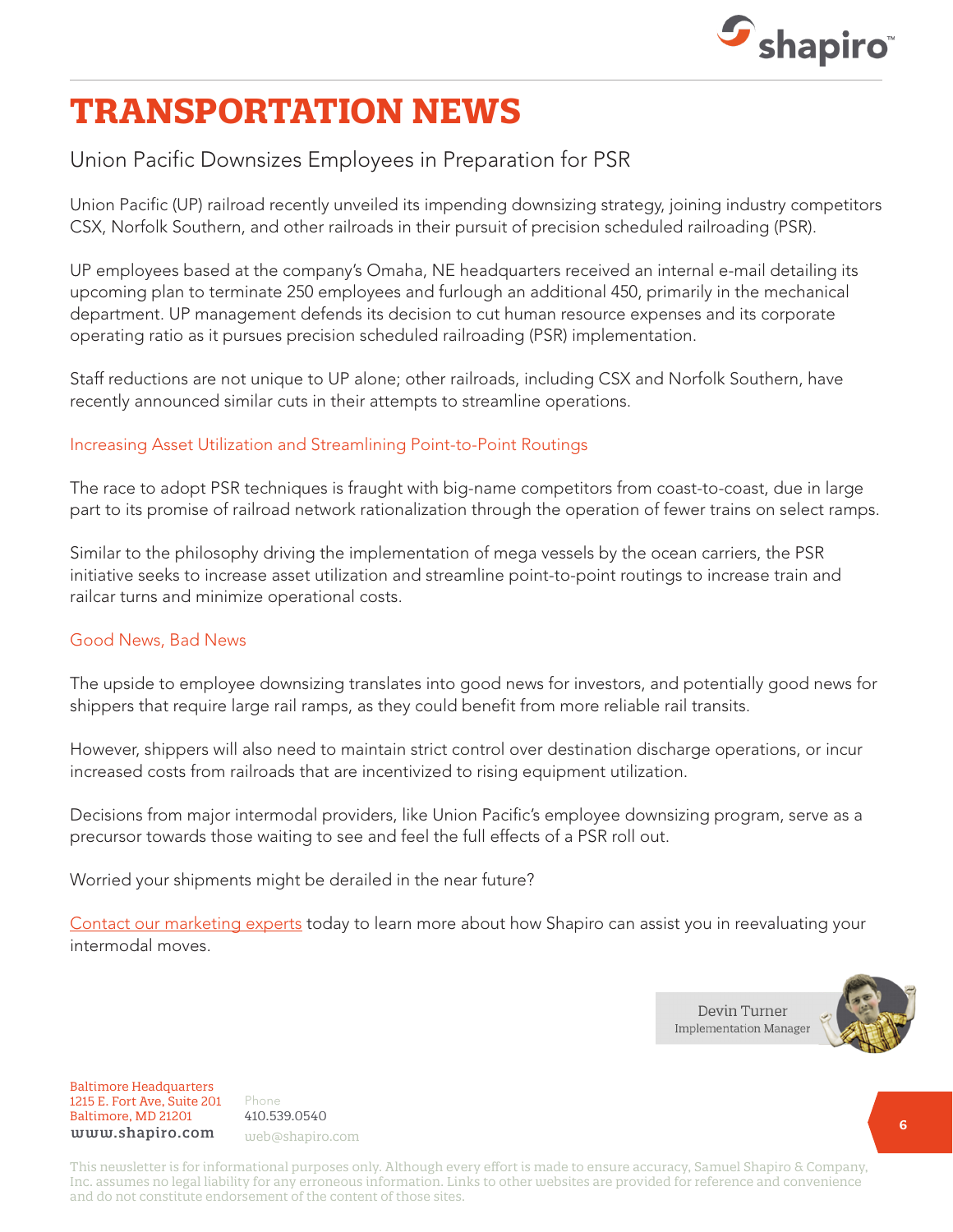

### Sizeable Hikes in 2019 Trans-Pacific Contracts

As contract negotiations commence at the 2019 [Trans-Pacific Maritime \(TPM\) conference](https://www.shapiro.com/2018-tpm-takeaways-the-certainty-of-uncertainty/), a 20-25% increase in contract freight rates on U.S. imports from Asia is expected on 2019-2020 carrier contracts. More specifically, the SeaIntel model currently predicts a 20% increase in rates from 2018-2019 contracts. The 2018 rates were \$1,200 per FEU to the West Coast and \$2,200 per FEU to the East Coast.

Historically, low sulfur fuel costs have [been difficult to project.](https://www.shapiro.com/blog/4-reasons-lower-bunker-fuel-prices-dont-mean-lower-shipping-rates-2/) Cost projections from across the industry have fluctuated since last year, as carriers and analysts struggle to predict the price of fuel months before contract negotiations begin.

The 2019-2020 rate estimates do not currently reflect the [additional bunker-fuel surcharges](https://www.shapiro.com/blog/low-sulfur-surcharge-high-confusion-and-high-costs/) that will kick in mid-contract on January 1, 2020. Carriers and other NVOs have forecasted additional costs ranging from \$100 to \$300 per TEU. As of February 15, spot rates were speculated at \$1,834 per FEU to the West Coast and \$2,968 per FEU to the East Coast.

At present, low-sulfur oil is trading at a 50% higher cost than it's high-sulfur counterpart. Each carrier must create a bunker adjustment factor (BAF), which will take cost and other factors into account when predicting the low-sulfur prices. For example, if high-sulfur fuel is \$400 per metric ton, Maersk's BAF would be \$195 per TEU, while Mediterranean Shipping Co.'s would be \$200 per TEU.

Though current projections remain closer to 50%, some pundits expect an increase closer to 10-15%. Utilizing the price of fuel in the China Emissions Control Area (ECA), an area that already requires use of 0.5% fuel within its bounds, this model prediction would put costs nearer to \$20-50 per TEU.

### 2019-2020 Expected Contract Rate Increase Projections

| % Increase           | :5%   | 5-10% | $>10\%$ |
|----------------------|-------|-------|---------|
| <b>% Respondents</b> | 19.6% | 35.7% | 19.6%   |

### 2019-2020 Bunker Fuel Surcharge Contract Rate Increase Projections

| % Increase           | $-10\%$ | 10-30% | 30-50% |
|----------------------|---------|--------|--------|
| <b>% Respondents</b> | 25%     | 57.1%  | 14.2%  |

Baltimore Headquarters Baltimore Headquarters 1215 E. Fort Ave, Suite 201 www.shapiro.com web@shapiro.com Baltimore, MD 21201

Phone 410.539.0540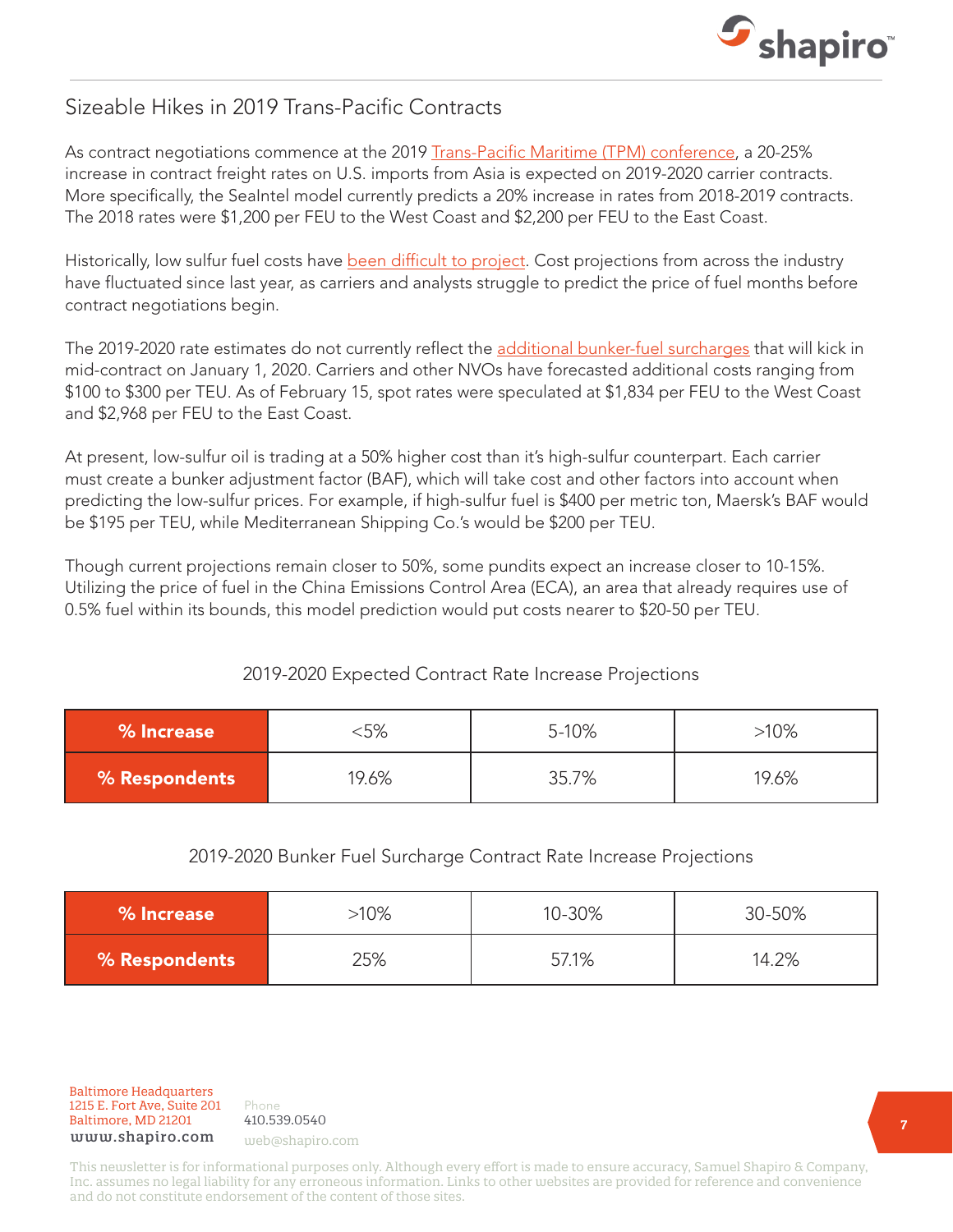

Declining consumer confidence, lower than expected 2018 holiday sales and the massive front-loading of shipments in preparation of U.S.-China tariff hikes makes the 2019-2020 contract negotiations more precarious than in previous years. Given President Trump's recent postponement of the Section 301 List 3 [tariffs,](https://www.shapiro.com/alerts/additional-section-301-list-3-tariffs-postponed-amidst-strengthening-u.s.-china-relations/) a lot of uncertainty still remains among carriers.

U.S. import growth is only estimated at 2.5%. Positive growth in year over year comparisons for early 2019 will help curtail the unprecedented increase in import shipments seen in the latter half of 2018 to both coasts. Beneficial cargo owners (BCO) need to remain cautious when pushing carriers for lower rates during contract negotiations. Last year's decrease in demand caused carriers to abruptly implement blank sailings and vessel strings, disrupting the supply chain greatly.

As the TPM conference and contract negotiations begin, carriers and BCOs will need to find a way to manage low-sulfur rate hikes, and develop plans to avoid capacity competition and overbooking issues.

Need help calculating the cost of your future shipment using low-sulfur rates? Contact our pricing experts to learn how Shapiro can help you remain Nestle when it's 'crunch' time!



# Maersk Secures U.S. East Coast Low-Sulphur Fuel Supply Ahead of IMO Deadline

Danish steamship line Maersk finalized a low sulfur fuel contract with New-Jersey based fuel refiner PBF Logistics to supply its vessels on the U.S. East Coast.

The announcement comes as the January 1, 2020 deadline from the International Maritime Organization's [\(IMO\)](https://www.shapiro.com/newsletters/october-2018-issue-198/#st-3) for carriers to cap sulfur fuel oil at 0.5% looms on the horizon. The acquisition will account for roughly 10% of the steamship line's annual demand.

Maersk's bold and proactive announcement pushes them lightyears ahead of the competition. The Swedish Club, a marine insurer, has expressed concern that the majority of the industry is unprepared for the upcoming deadline. A recently published white paper from the organization starkly noted that the "requirement will place considerable strain on the worldwide infrastructure of marine fuel supply and, consequentially, result in an unexpected rise in fuel prices of compliant fuel."

The group estimates that come January, nearly 4 million barrels of low sulfur fuel oil (LSFO) will be necessary to satisfy demand from vessels not fitted with emission scrubbers.

Given such uncertainty, the IMO is considering the possibility of utilizing Fuel Oil Non Availability Reports (FONAR), that would allow vessels to avoid prosecution by submitting the details of cases in which compliant fuel was unable to be procured.

Baltimore Headquarters 1215 E. Fort Ave, Suite 201 **Baltimore, MD 21201** 410.539.0540 www.shapiro.com web@shapiro.com

Phone **1915** 410.539.0540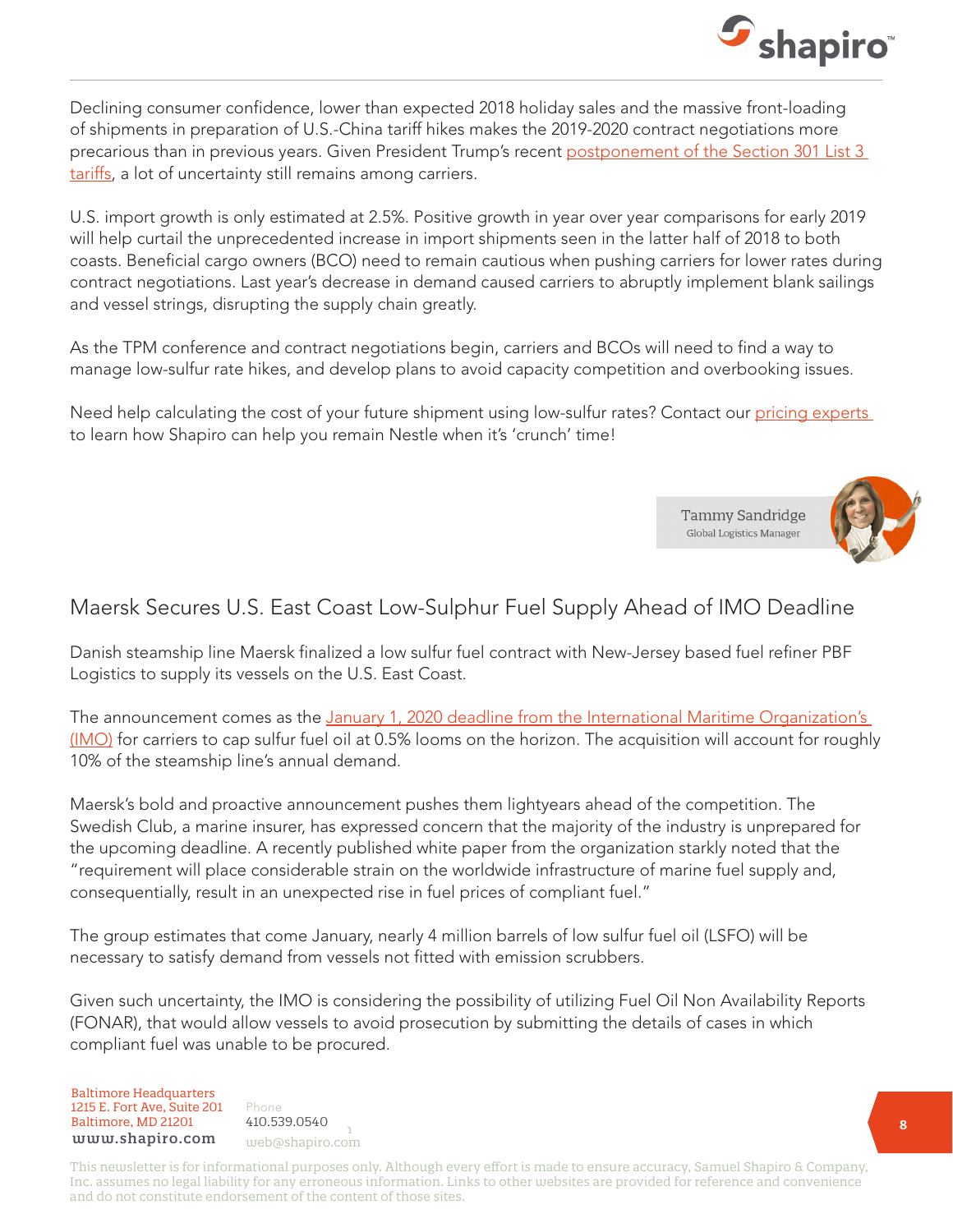

With or without FONAR, Maersk's LSFO network supply will complicate arguments from other steamship lines that seek an avoidance or reduction of penalties in light of limited fuel accessibility. Ultimately, the final decision to prosecute will fall within each individual country.

For suppliers, the IMO 2020 mandate represents both a potential cost driver in 2019 and beyond, as steamship lines look to offset their costs through increased bunker fuel surcharges. The threat of vessel detention in certain jurisdictions from non-compliance may also result in a disruption of the supply chain.

Contact our [marketing experts](mailto:web@shapiro.com) today for the latest news on the IMO rollout and to learn how Shapiro's network of agents and steamship line contracts can be leveraged to mitigate risk for your supply chain.

> Devin Turner **Implementation Manager**



## Miami – Brazil Air Trade Market Lands Correios Partnership

Miami Dade County and the Brazilian Post Office, also known as Correios, created a program called Compra Fora, or Buy Outside, that facilitates E-commerce packages bound for Brazil via Miami International Airport.

The cargo looks to eliminate the costly red tape and other delays experienced at entry in Brazil by preclearing imports with Correios, as well as advancing preparation efforts to better ready products to hit the domestic delivery system upon arrival.

Registered users can purchase goods via E-commerce from anywhere in the world and have it sent to a Correios approved bonded warehouse in Miami to be inspected, stored (if needed), and/or shipped to Brazil ready to be distributed.

Miami was chosen for its location and capacity, as it handles the highest passenger and cargo volumes of any U.S. airport to Brazil.

The agreement arrives just in time for Latin America's largest economy, as it begins to tackle the projected doubling of annual E-commerce sales in 2019. The agreement will also boost Miami's growing cargo sector, which is poised to welcome four new international carriers this year.

Norwegian will start London Gatwick service in March.

Royal Air Maroc starts Casablanca service in April.

LOT is starting Warsaw and Corsair to Paris-Orly service starts in June.

**Cindy Freitas** Air Pricing Supervisor



Baltimore Headquarters Baltimore Headquarters 1215 E. Fort Ave, Suite 201 1215 E. Fort Ave, Suite 201 Baltimore, MD 21201 Baltimore, MD 21201  ${\tt www.shapiro.com}$  web@shapiro.com

Phone Phone 410.539.0540